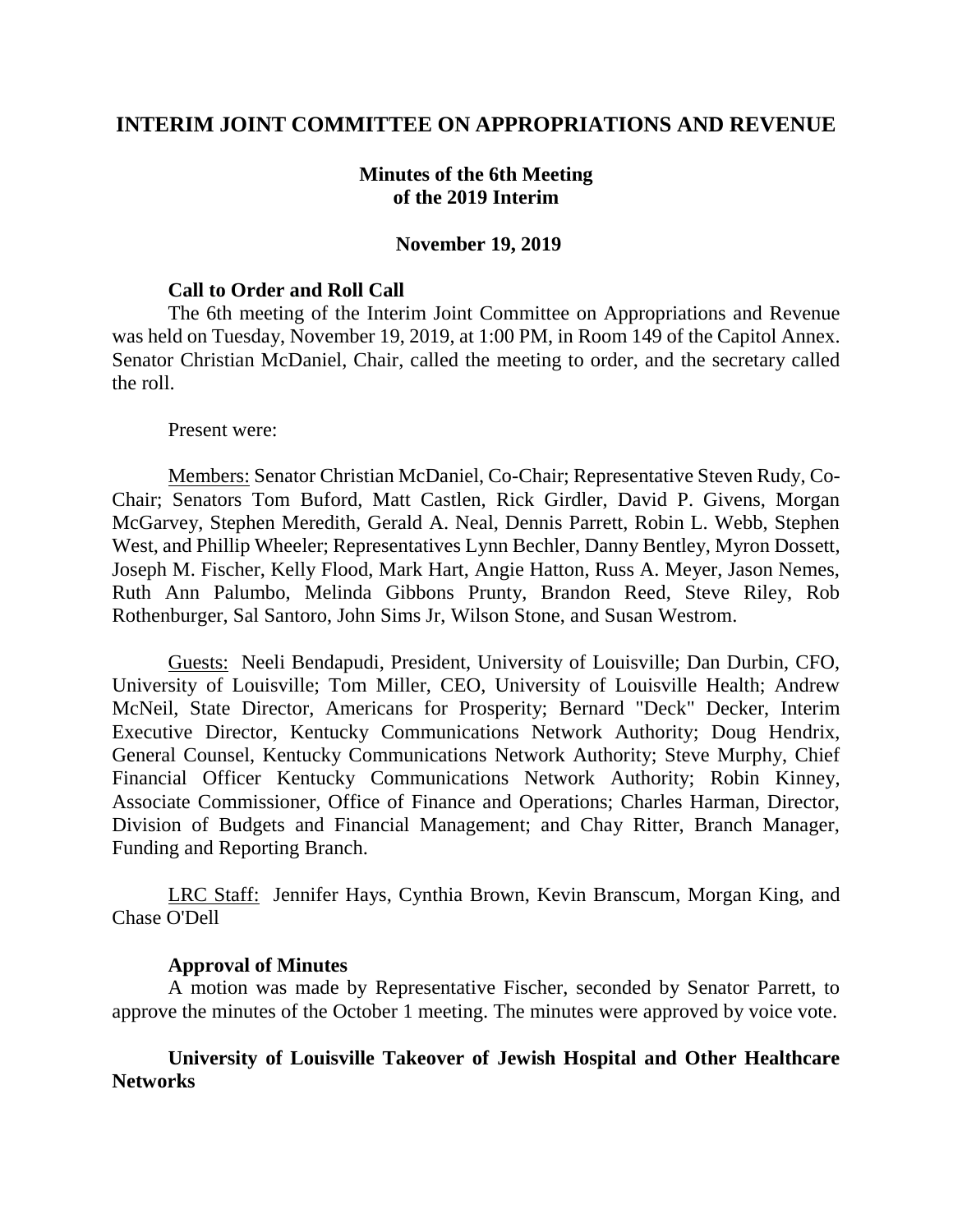Neeli Bendapudi, President, University of Louisville; Dan Durbin, CFO, University of Louisville; Tom Miller, CEO, University of Louisville Health; and Andrew McNeil, State Director, Americans for Prosperity (AFP) discussed the University of Louisville's takeover of Jewish Hospital and other healthcare networks.

President Bendapudi testified that on November 1, the University of Louisville acquired the Louisville-area assets of KentuckyOne Health, including facilities in Shelbyville and Bullitt County. This brought the total assets acquired by the university to five hospitals, four outpatient centers, and a couple of garages, with a significant medical staff.

President Bendapudi reviewed the history and reasoning behind the university's acquisition. The university's decision was whether to let Jewish Hospital close, or to stepup and be a part of the solution. The university believes that acquiring the assets is in the best interest of the university, the city, and the entire commonwealth. President Bendapudi added that the closure of Jewish Hospital would have been catastrophic. Greater Louisville Inc. (GLI), the chamber of commerce for Louisville, has unanimously resolved to support the University of Louisville in seeking a loan from the state. President Bendapudi expressed her gratitude towards the members of the General Assembly.

Dan Durbin testified that allowing Jewish Hospital to close would have resulted in a negative \$51 million fiscal impact annually to the university and its health system and health sciences center.

In response to a question from Senator McDaniel, Mr. Durbin stated that an Academic Affiliation Agreement (AAA) is an agreement between a hospital and a medical school or health sciences center that agrees to pay for faculty compensation, faculty services, faculty supervision of other physicians, and mission support.

Mr. Durbin stated that the assets in total lose money, thereby requiring capital investments to help bring the assets to where they should be. Under university management, the Jewish hospital will qualify for enhanced Medicaid reimbursement, also known as IGT. This will bring in \$33 million a year. Based on previous experience, the university believes that it will be able to manage the revenue cycle better, producing an additional \$15 million per year. The university also believes that \$30 million worth of synergies can be realized due to the hospital being brought into the University of Louisville Health system. Mr. Durbin stated that all these factors combined will produce a positive eight million dollars to the bottom line in the third year of operation.

In response to a question from Senator McDaniel, Mr. Durbin stated that in the thirdyear operations will stabilize and an \$8 million positive impact will be realized. In response to another question, he stated that the university is anticipating needing to make \$30 million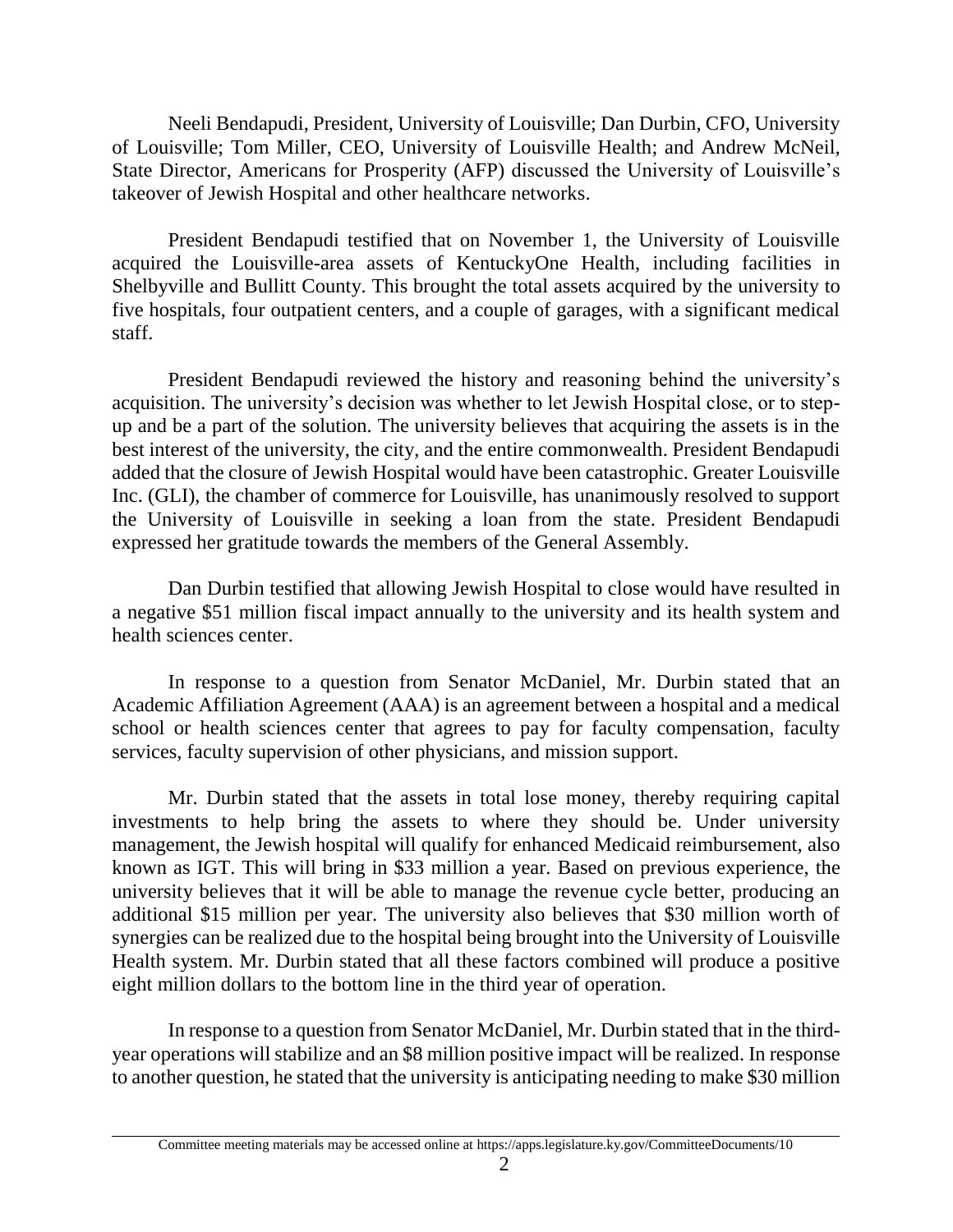worth of capital investments each of the first two years after acquisition. In the third year, the university is anticipating making \$20 million worth of capital investments.

Mr. Durbin testified that Jewish hospital has a total payroll of \$103 million. The hospital employs 1,472 full-time Kentuckians. The state payroll tax from those employees totals \$10.2 million per year. Jewish hospital sees about 35,000 patients per year through the emergency room.

Tom Miller testified that there was no ability for the patients of Jewish hospital to be taken care of at another downtown Louisville facility if the hospital closed. Jewish hospital provided approximately \$41 million to the University of Louisville school of medicine this past year.

President Bendapudi stated that if Jewish hospital closed, it would jeopardize the university's R1 Research University status. For the University of Louisville, acquisition of the Jewish hospital assets will give the university an integrated health system, forge a path to expansion of the teaching and research mission, and it will allow the university to grow and have a stable financial future.

Senator Meredith stated that the university did not address the change in the payer mix at Jewish hospital. He continued to say that the majority of jobs lost from a Jewish hospital closure could be absorbed within the medical community. Senator Meredith said that he believes the university is underestimating the amount of capital investment that will be needed; adding that he doesn't see any job creation resulting from the takeover. President Bendapudi disagreed with Senator Meredith in regards to the absorption of lost jobs. Concerning payer mix, President Bendapudi stated that the university has added over 80 primary care physicians to the network, which will improve the payer mix as references are made. Senator Meredith discussed the importance of rural hospitals to their communities. Mr. Miller explained why Jewish hospital received a bad rating from the Leapfrog group.

In response to a question from Senator Wheeler, President Bendapudi stated that none of the university's investment is going towards payouts for the former executives of Jewish hospital.

In response to a question from Representative Reed, Toni Ganzel, the Dean of the School of Medicine, testified that the university has a regional campus in Madisonville, stating that the outcomes have been shown to be successful in returning students to be physicians in their communities. The university also has clinical outreach programs throughout the state. The university receives patients from throughout the state for the clinical programs.

Committee meeting materials may be accessed online at https://apps.legislature.ky.gov/CommitteeDocuments/10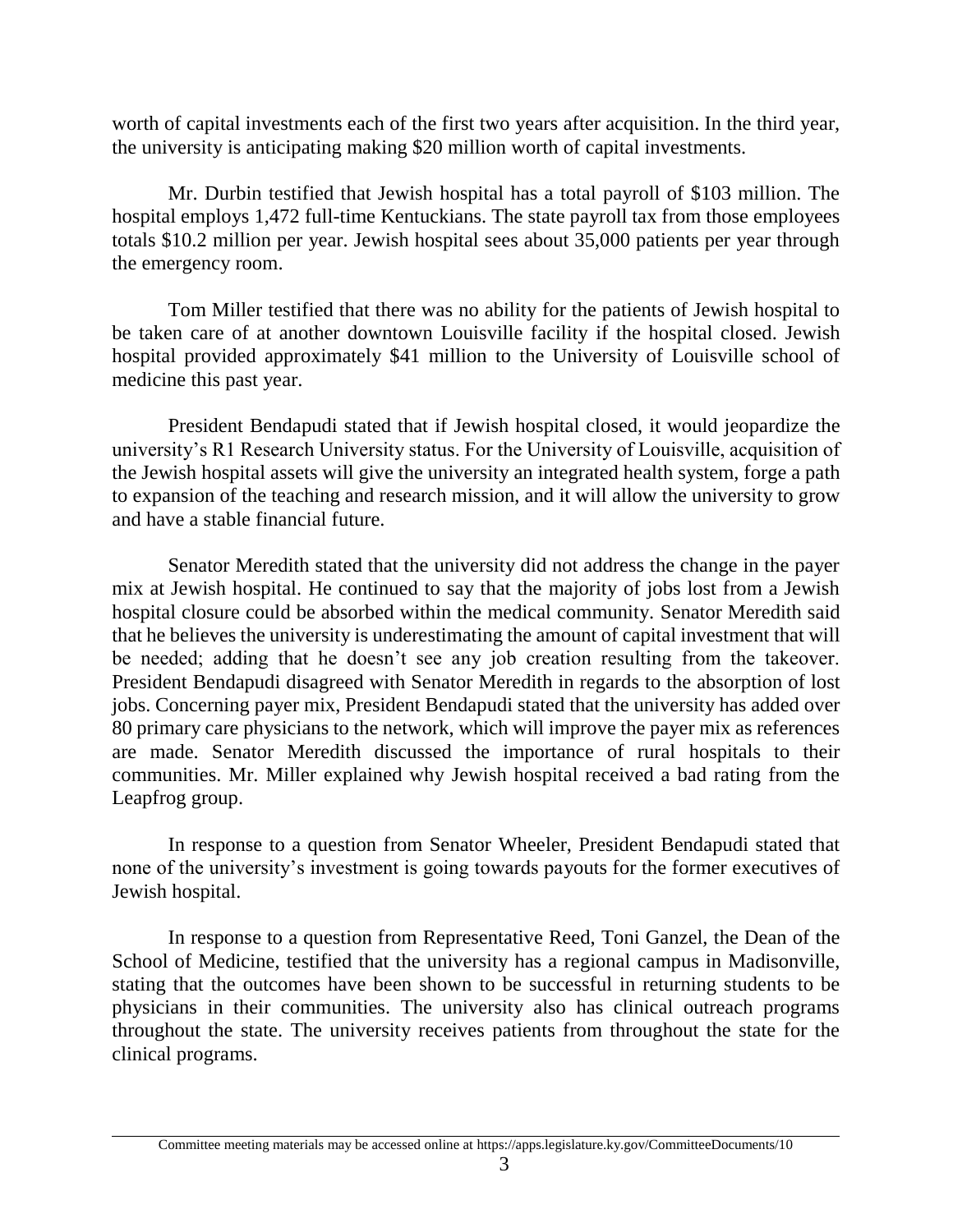Andrew McNeil testified that once funds are appropriated for a loan to the University of Louisville, those funds cannot be used elsewhere. Mr. McNeil stated that it was hard for him to believe that there is not a private sector solution to the university's financial need. Mr. McNeil continued to say that there is no reason for state government to intervene, subsidize a low interest loan, and take on the risk for the deal. Mr. McNeil also said that the deal has several troubling characteristics that are similar to the Kentucky Wired deal.

AFP's recommendation is to provide the University of Louisville with support to pursue private sector financial support for the deal.

In response to a question from Representative Rothenburger, Mr. Durbin testified that at this point, the enhanced Medicaid reimbursement would only be applicable to the downtown Jewish hospital. In response to another question, Mr. Durbin said that there is a potential for the other outlying hospitals to eventually receive the enhanced Medicaid reimbursement.

Senator Buford stated that the \$50 million requested by the University of Louisville would have to come out of the General Fund. In response to a question from Senator Buford, President Bendapudi said that the state will receive back \$25 million of the \$50 million it advances to the University of Louisville. Mr. Durbin stated that the payback would occur over 20 years. In response to another question from Senator Buford, President Bendapudi stated that the university cannot leave or renegotiate the deal.

Representative Nemes stated that the Kentucky Wired situation is very different from the university's takeover of Jewish hospital. Representative Nemes continued to say that the patients served by Jewish hospital are among the least wealthy. In response to a question from Representative Nemes, President Bendapudi stated that there are no beds available for the people currently served by Jewish hospital.

In response to a question from Senator McGarvey, Mr. Miller stated that the university will determine over the next year whether the capital payments will increase the life expectancy of Jewish hospital. Senator McGarvey questioned whether the University of Louisville may need increased bond capacity to either renovate Jewish hospital or to build a bed tower at the university.

# **Kentucky Wired Progress and Expected Budget Requests**

Bernard "Deck" Decker, Interim Executive Director, Kentucky Communications Network Authority; Doug Hendrix, General Counsel, Kentucky Communications Network Authority; and Steve Murphy, Chief Financial Officer Kentucky Communications Network Authority, discussed Kentucky Wired's progress and expected budget requests.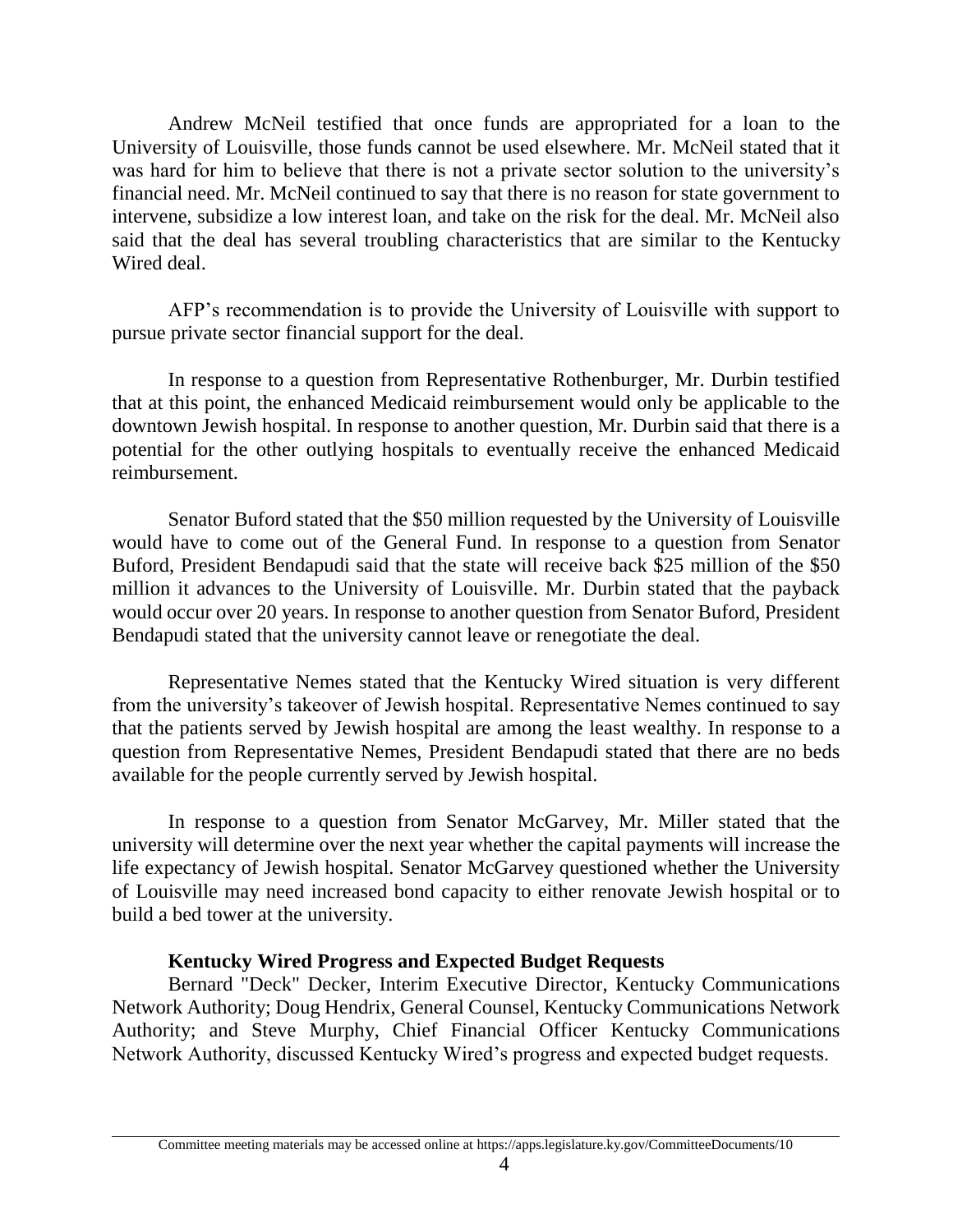"Deck" Decker testified that rings 1A and 1B are lit. Ring two is done with construction and the Kentucky Communications Network Authority (KCNA) is working on lighting it. Ring three is expected to be completed by December. Ring four is expected to be completed by fall of 2020. The Commonwealth data center and the alternate data center are both up and running on Kentucky wired.

Steve Murphy stated that the KCNA budget request for Fiscal Year (FY) 2021-2022 is an increase from FY 2019-2020. The major new expenses fall under contractual obligations. Contractual obligations will cost \$13 million annually during the biennium. Debt service is over a third of KCNA's total expenses.

In response to a question from Senator McDaniel, Mr. Murphy confirmed that there were not any savings or revenues factored into the budget numbers presented. In regards to wholesalers, Mr. Decker stated that until the wholesaler pays off their investment, the revenue earned will not be coming back to the state. He continued to say that revenue will come to the state in 2025. In response to further questioning, Mr. Murphy testified that the availability payments will last until 2045.

In response to a question from Senator Castlen, Mr. Decker stated that there were gaps with the Kentucky Wired project, and that KCNA would be spending money with other providers to close the ring of service until KCNA could close the gaps with their own construction. Senator Castlen expressed his concern with operations underperforming.

In response to a question from Representative Bechler, Mr. Decker stated that KCNA is charging agencies to use the Kentucky Wired network. In response to another question, Mr. Decker said that KCNA charges agencies the price they were paying for services in 2015. He continued to say that internet rates have gone down 40% in Kentucky. In response to another question, Mr. Decker said that agencies would be paying KCNA instead of commercial enterprises. In response to further questioning, Mr. Decker testified that the Department for Community Based Services office that will soon switch to Kentucky Wired will be paying more for services than it was previously. He continued to say that agencies will be receiving better service. Representative Bechler stated that some cities are contracting with other people and putting in their own fiber; adding that Kentucky Wired is a boondoggle.

Senator McDaniel stated that this year, the state is appropriating KCNA \$35 million. He continued to say that under the budget request proposed, the number would increase to \$50 million. In response to a question from Senator McDaniel, Mr. Decker said that he saw nothing that could ease the impact of the budgetary request made by KCNA in the next two years. He continued to state that he believed KCNA could refinance its debt down the road. Mr. Murphy added that once the network is completed and running, he believes that KCNA could refinance at a lower rate. He continued to say that the rest of the expenses are contractual, so there is little wiggle room.

Committee meeting materials may be accessed online at https://apps.legislature.ky.gov/CommitteeDocuments/10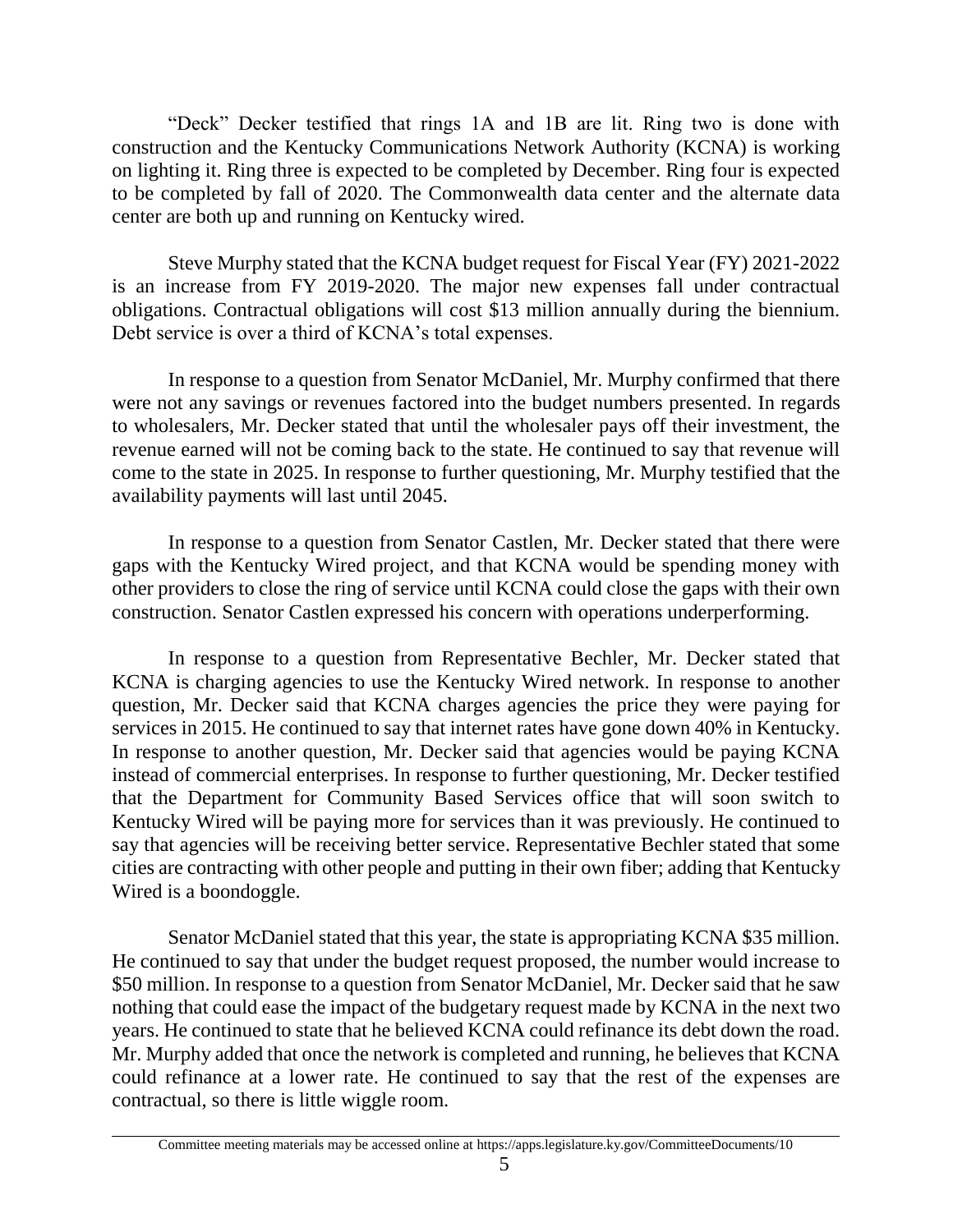Senator Buford thanked the presenters for their efforts.

# **Kentucky Department of Education – Anticipated Pupil Growth and Expected Average Daily Attendance for the Upcoming Budget Biennium**

Robin Kinney, Associate Commissioner, Office of Finance and Operations; Charles Harman, Director, Division of Budgets and Financial Management; and Chay Ritter, Branch Manager, Funding and Reporting Branch, discussed anticipated pupil growth and expected average daily attendance for the upcoming budget biennium.

Chay Ritter testified that the Average Aggregate Daily Attendance (AADA) is a huge driver of funding, responsible for \$2.3 billion in funding in FY 2020. The AADA in Kentucky peaked in 2015 at almost 600,000; since then it has slowly declined. The AADA is projected to continue to decline in the next few years.

Mr. Ritter said that in 2002, 247,000 students were on free lunch. The number of students on free lunch has steadily increased over 18 years. KDE is predicting that number will increase slightly over the next couple of years. Over 100,000 students have been added to free lunch since 2002. Free lunch generates \$600 per student for the school districts. In 2022, 64 percent of the AADA will be comprised of students receiving free lunch.

Mr. Ritter testified that KDE predicts that in the next couple of years, over 100,000 Kentucky students will be considered exceptional children. The most severe category for exceptional children generates over \$9,000 per student, with the moderate category generating over \$4,000 per student.

Mr. Ritter stated that property assessments have increased in value from \$200 billion in 2002, to nearly double that in 2022. He added however that assessments vary between districts.

The base of the Support Education Excellence in Kentucky (SEEK) formula totals roughly two billion dollars. The biggest component of the formula is the AADA. In addition, 14.7 percent of the formula goes towards exceptional children, with 7.3 percent going towards at risk students.

Charles Harman testified that in the current SEEK formula, kindergarten is funded for half-days. KDE is requesting funding for full-day kindergarten for every school district in the state.

In response to a question from Representative Rudy, Mr. Harman stated that every district completes the National Board Certified Salary Supplement payment. He added that KDE supplies around 60 percent of the payment.